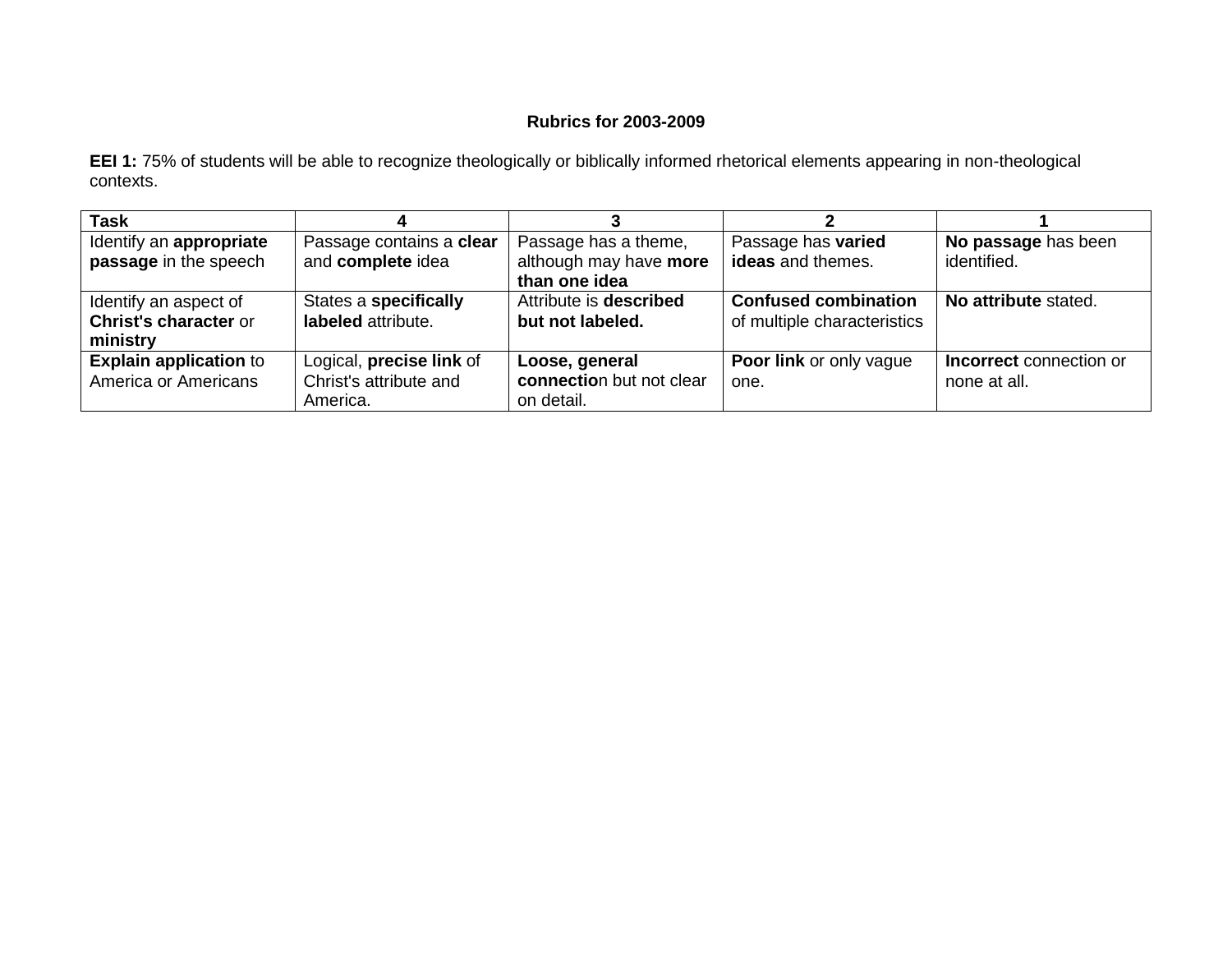**EEI 2:** 75 % of students will be able to articulate a personal spiritual position and place it within a spectrum of Christian traditions. **EEI 5:** 75% of students will be able to organize ideas to support a position (either in writing or orally) on summative GE exam **EEI 6:** 75% of students will be able to present objections to their own position as logical as shown on a summative GE exam.

Note that EEI2, EE5 and EEI6 as assessed using a holistic writing assignment. The rubric for the full assignment is below.

| <b>Behavior</b>             |                            |                            |                             |                             |
|-----------------------------|----------------------------|----------------------------|-----------------------------|-----------------------------|
| Student will have a clear   | Student presents a         | Student presents a clear,  | Student provides a vague    | Student gives no thesis     |
| thesis.                     | coherent, original, and    | interesting thesis         | or insignificant thesis     | statement.                  |
|                             | argumentative thesis       | statement, but it may lack | statement.                  |                             |
|                             | statement of significance  | significance.              |                             |                             |
| Thesis will appear early in | Thesis is presented in a   | but it may be overly       | Thesis is overly deferred.  | Student defers the thesis   |
| the essay.                  | timely manner.             | delayed and may lack       |                             | statement until near the    |
|                             |                            | clear significance.        |                             | conclusion.                 |
| Student will divide main    | Student will break the     | Student will break the     | Student breaks the thesis   | Student does not provide    |
| idea into sub-points that   | thesis into two or more    | thesis into two or more    | into two or more vague      | clearly differentiated sub- |
| work logically towards the  | logically coherent and     | clearly phrased sub-       | and ill-differentiated sub- | points or merely restates   |
| thesis.                     | significant sub-points,    | points; points may not be  | points; connecting logic is | the thesis several times.   |
|                             | using clear transitions    | significant and the        | insufficient or             |                             |
|                             |                            | connecting logic may be    | inconsistently developed.   |                             |
|                             |                            | vague.                     |                             |                             |
| Student will support sup-   | Each point or sub-point is | Each sub-point or point is | Sparse evidence, poor       | Student provides neither    |
| points with appropriate     | supported by textual       | supported by textual       | connection to the point to  | textual evidence nor        |
| textual evidence.           | evidence whose             | evidence whose             | be proved or little         | analytical discussion.      |
|                             | connection to point is     | connection to the point is | analytical discussion.      |                             |
|                             | logically argued.          | at least implied.          |                             |                             |
| Essay will consider         | Student offers at least    | Objection is unclear in    | Objection is vague or is    | No objections are made.     |
| objections to the main      | one serious object to his  | presentation or it is      | not handled at all.         |                             |
| idea.                       | main idea and deals with   | handled vaguely.           |                             |                             |
|                             | the objection              |                            |                             |                             |
|                             | appropriately.             |                            |                             |                             |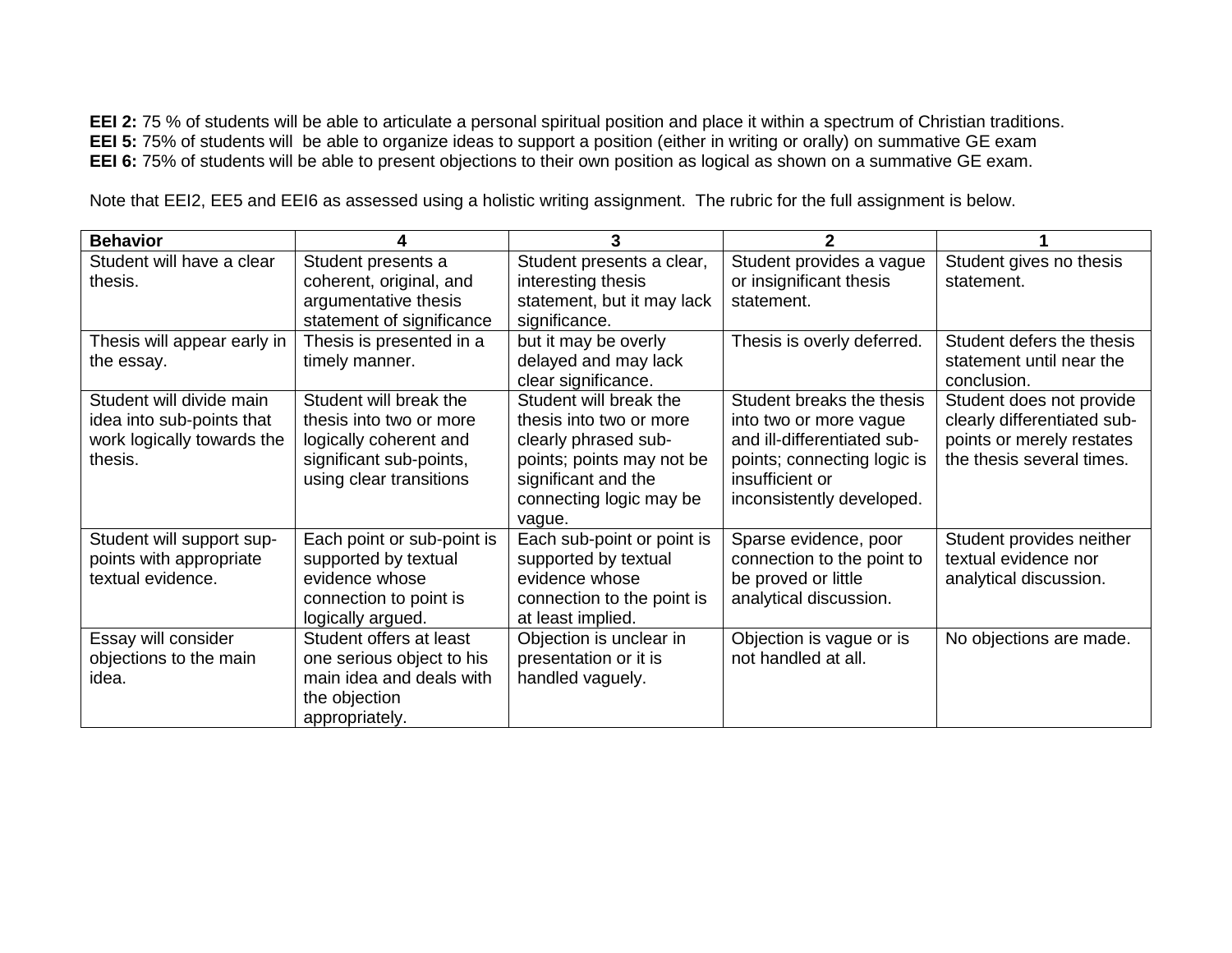| <b>Behavior</b>                                                 |                                                                                                                                       |                                                                                                                                           |                                                                                                                            |                                                                                        |
|-----------------------------------------------------------------|---------------------------------------------------------------------------------------------------------------------------------------|-------------------------------------------------------------------------------------------------------------------------------------------|----------------------------------------------------------------------------------------------------------------------------|----------------------------------------------------------------------------------------|
| Student's style follows<br>correct academic format.             | Student used as<br>competent, correct and<br>appropriate academic<br>style. Style is free of<br>grammatical and<br>mechanical errors. | Occasional errors of<br>grammar and mechanics<br>are displayed.                                                                           | writes with mechanical<br>and grammatical errors<br>and uses little critical<br>language.                                  | Student writes with<br>seriously flawed grammar<br>and punctuation.                    |
| Student's style follows<br>appropriate diction level.           | Student uses correct<br>language and language<br>of the discipline without<br>use of jargon.                                          | Student writes in a<br>competent, appropriate<br>academic style for the<br>most part; terminology<br>may be approximate or<br>colloquial. | Student often mixes<br>academic and colloquial<br>language, or uses little<br>critical language.                           | Style and diction levels<br>are inappropriate;<br>terminology is absent or<br>misused. |
| Student will connect<br>essay's main idea to<br>Wesleyan views. | Student can articulate<br>one appropriate<br>Wesleyan view and<br>connect it well to the<br>issue.                                    | Student can articulate a<br>Wesleyan view but its<br>connection is not fully<br>clear.                                                    | Student has only a vague<br>idea about "Wesleyan"<br>view or is unable to make<br>any relevant connection<br>to the issue. | Student can articulate no<br>Wesleyan views.                                           |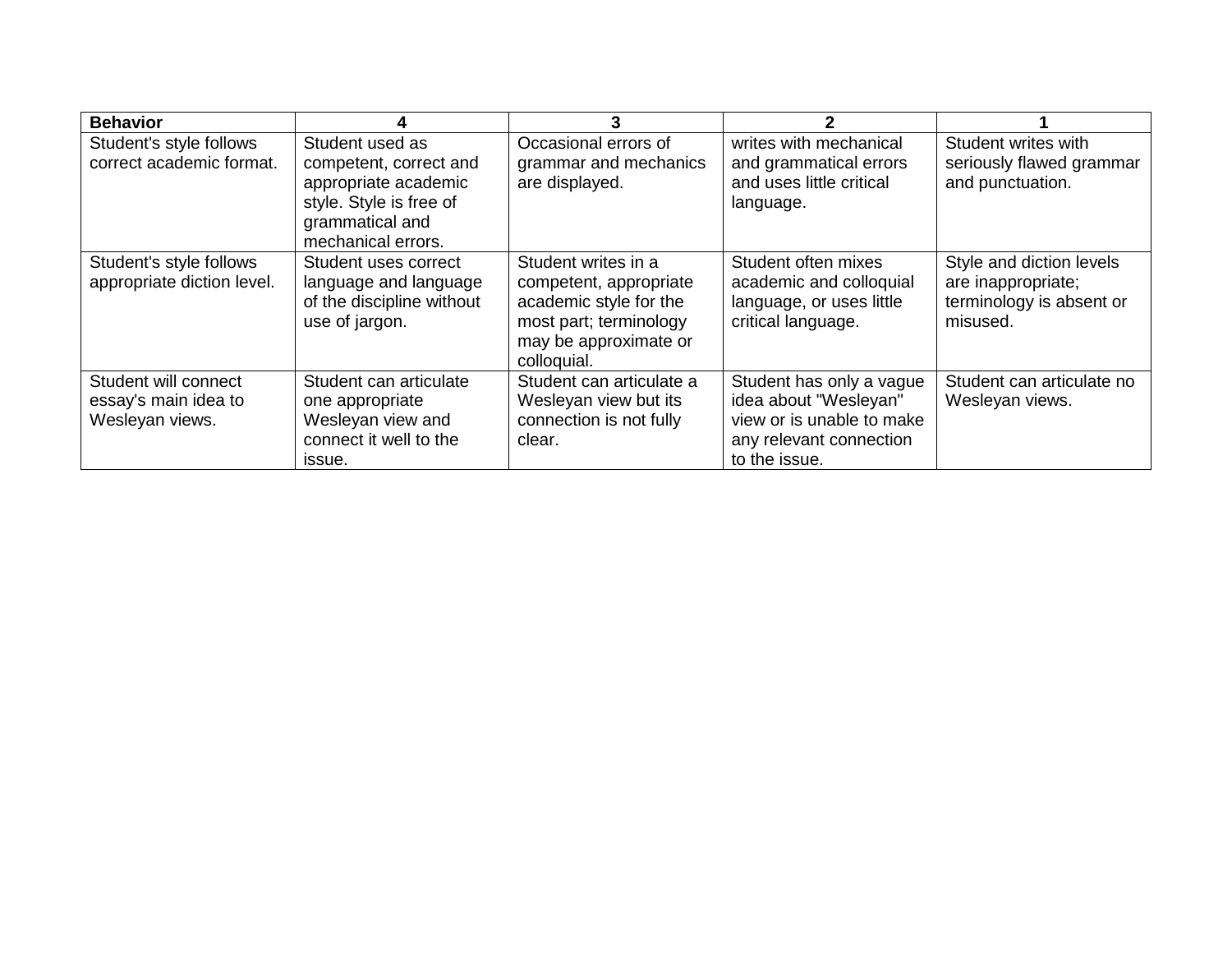**EEI 3:** 75% of students will be able to interrogate an issue from at least three different disciplinary perspectives.

| <b>Question Asked</b> | Student asks a question<br>relevant to the<br>perspective and to the<br>problem | Student asks a question<br>that is relevant to the<br>problem and somewhat to<br>the perspective or v.v. | Student asks a question<br>only vaguely relevant to<br>the perspective<br>represented | Student count not ask a<br>question relevant to the<br>perspective represented |
|-----------------------|---------------------------------------------------------------------------------|----------------------------------------------------------------------------------------------------------|---------------------------------------------------------------------------------------|--------------------------------------------------------------------------------|
| <b>Reason Given</b>   | Student can connect the<br>question well to both the<br>perspective and problem | Student connects the<br>question well to either the<br>perspective or problem.                           | Student only vaguely<br>connects the question to<br>the perspective and<br>problem    | Student cannot connect<br>the question asked to the<br>perspective or problem  |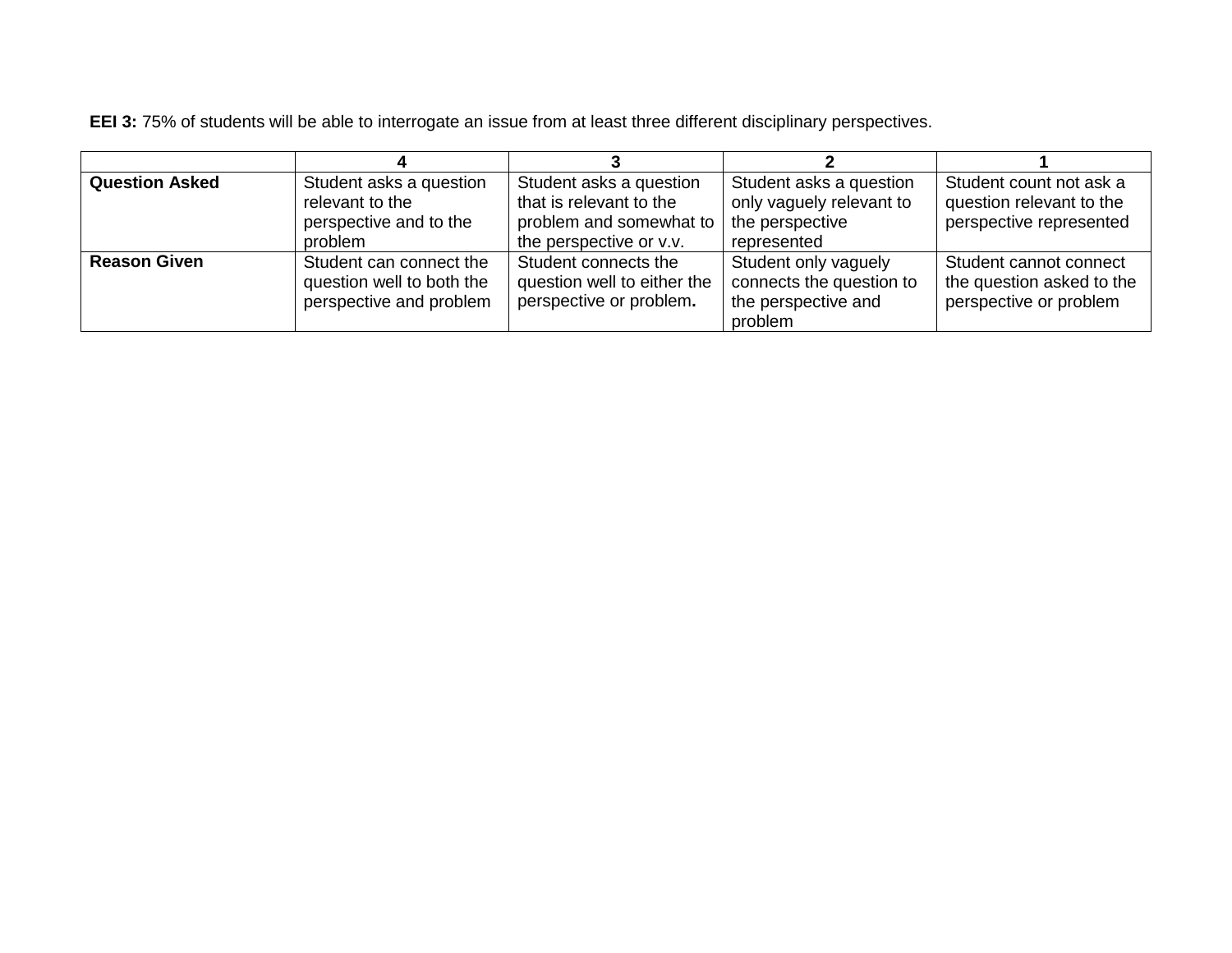**EEI 7:** 75% of students will be able to apply quantitative methods to solving real-life problems.

|             | Unsatisfactory (0) | Low Satisfactory (1) | High Satisfactory (3) | Outstanding (4) |
|-------------|--------------------|----------------------|-----------------------|-----------------|
| Solution #1 | Completely lacking | Some relevant ideas  | Key ideas but not     | Correct         |
|             | relevant ideas     |                      | correctly implemented |                 |
| Solution #2 | Completely lacking | Some relevant ideas  | Key ideas but not     | Correct         |
|             | relevant ideas     |                      | correctly implemented |                 |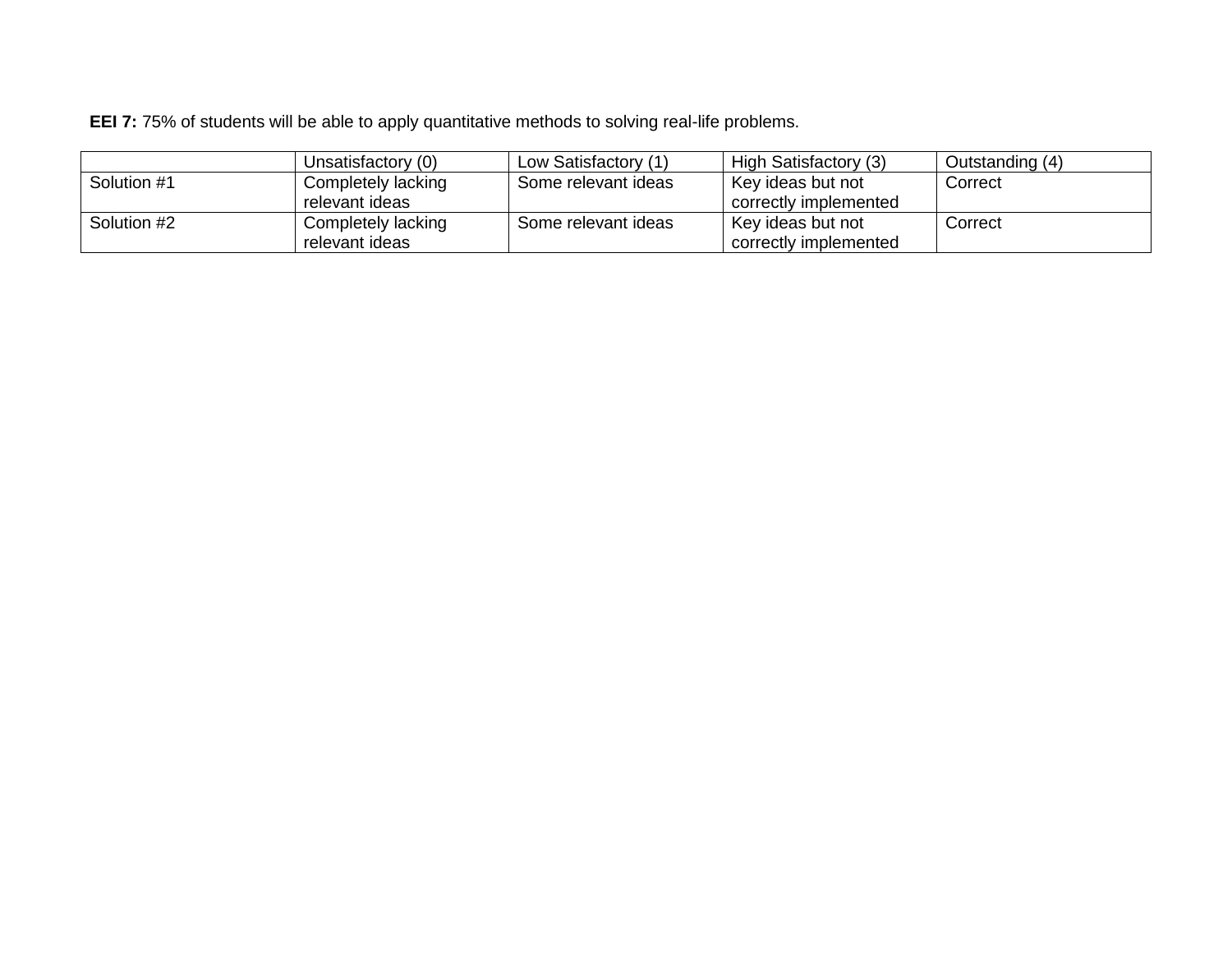**EEI 8:** 75% of students will be able to interrogate an issue from a different racial, class or gender position as shown on a summative GE exam.

| <b>Understand Issue</b>   | Perceives what precise<br>racial stereotyping +<br>discrimination are the<br><i>issues</i>                  | Perceives stereotyping or<br>discrimination as<br>troubling, but has no<br>precise idea how this<br>applies | Perceives racism as a<br>figment of the victim's<br>imagination                                                       | No idea about what the<br>issue really is; may see<br>issue as monetary |
|---------------------------|-------------------------------------------------------------------------------------------------------------|-------------------------------------------------------------------------------------------------------------|-----------------------------------------------------------------------------------------------------------------------|-------------------------------------------------------------------------|
| <b>Contextual Reality</b> | Has a position that is<br>consciously constructed<br>and integrated                                         | Absolute relativist;<br>relativistically<br>ethnocentric                                                    | Defensively ethnocentric<br>Consumerist view of<br>difference                                                         | Unreflectively<br>ethnocentric Self as the<br>measure of all things     |
| Empathize                 | <b>Empathizes without</b><br>excuse; sees varied<br>viewpoints but has a<br>sense of overarching<br>justice | Empathizes but struggles;<br>may suspend judgment<br>for fear of a single<br>standard                       | Little empathy; excuses<br>offending behavior,<br>blames victim, or<br>rationalizes; may use<br>gross generalizations | Does not empathize                                                      |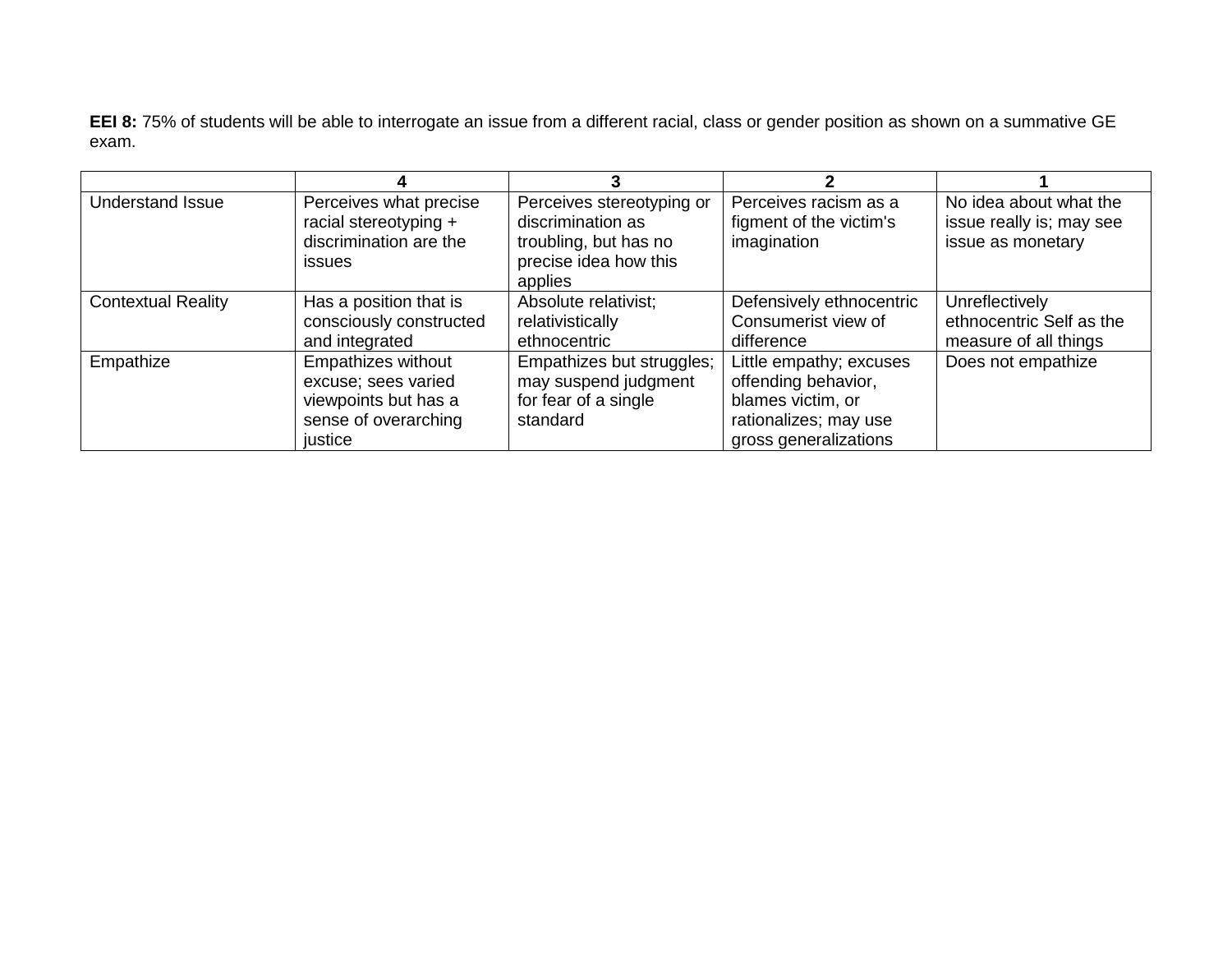**EEI 13:** 75% of students will demonstrate the ability and willingness to balance the varied aspects of their lives as shown on a senior year assessment exam.

Students were to write on multiple topics, and were scored on how many topics they choose and their understanding of those topics. The rubric below was used to assess their responses.

| # Choices     | selections<br>≺−∠ | selections             | selection          | ) selection          |
|---------------|-------------------|------------------------|--------------------|----------------------|
| Understanding | understanding     | Adequate understanding | Poor understanding | No.<br>Understanding |